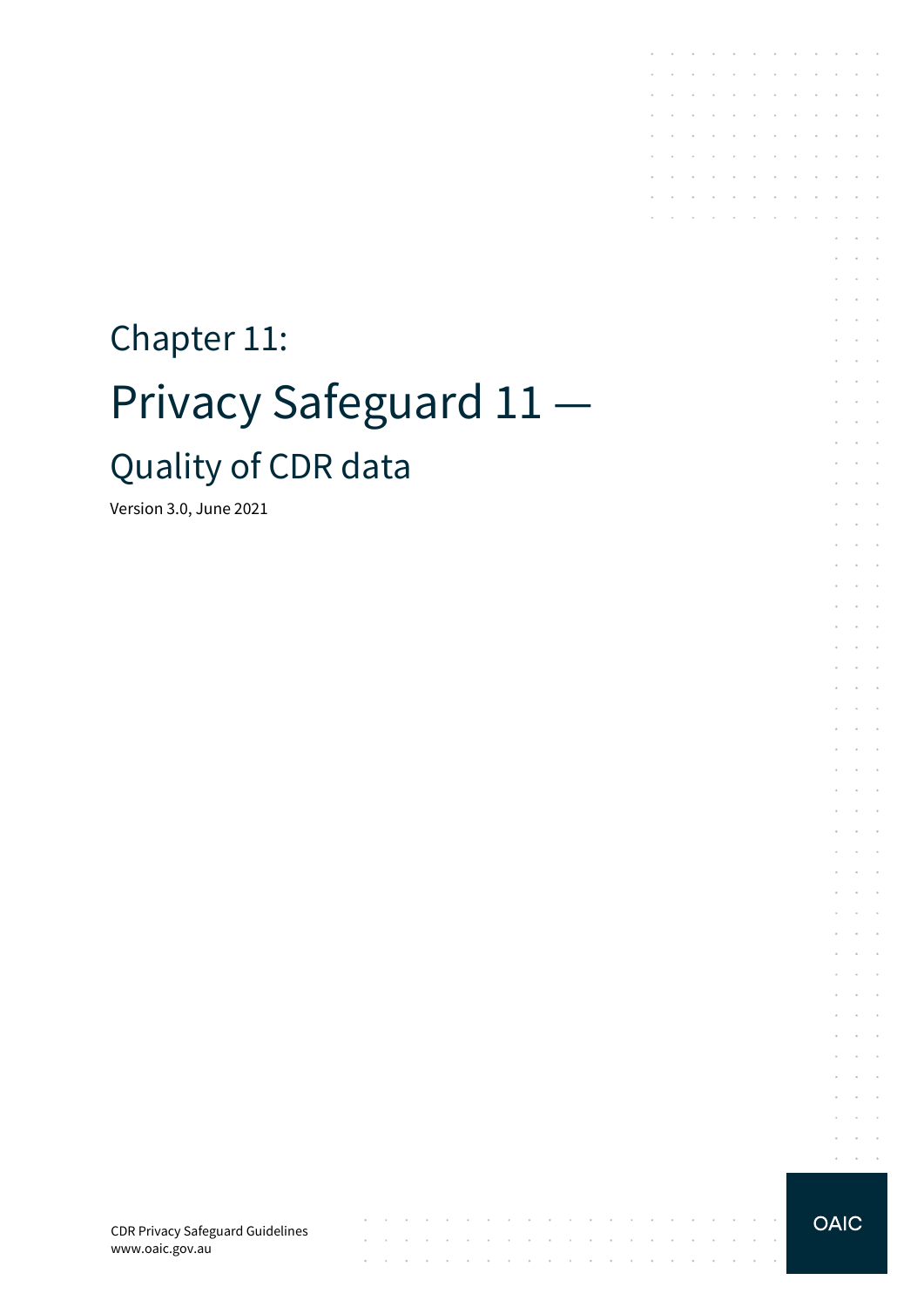### **Contents**

| <b>Key points</b>                                                                           | 3  |
|---------------------------------------------------------------------------------------------|----|
| <b>What does Privacy Safeguard 11 say?</b>                                                  | 3  |
| Why is it important?                                                                        | 4  |
| Who does Privacy Safeguard 11 apply to?                                                     | 4  |
| How Privacy Safeguard 11 interacts with the Privacy Act                                     | 4  |
| What are the quality considerations?                                                        | 5  |
| Accurate                                                                                    | 6  |
| Up to date                                                                                  | 7  |
| Complete                                                                                    | 7  |
| Taking reasonable steps to ensure the quality of CDR data                                   | 8  |
| When must an entity take reasonable steps?                                                  | 8  |
| What constitutes 'reasonable steps'?                                                        | 9  |
| Examples of reasonable steps                                                                | 9  |
| Advising a consumer when disclosed CDR data is incorrect                                    | 10 |
| In what circumstances must an entity disclose corrected CDR data to the original recipient? | 13 |
| <b>Record keeping requirements</b>                                                          | 13 |
| How does Privacy Safeguard 11 interact with the other privacy safeguards?                   | 14 |
| Privacy Safeguard 5                                                                         | 14 |
| Privacy Safeguard 10                                                                        | 14 |
| Privacy Safeguard 12                                                                        | 15 |
| Privacy Safeguard 13                                                                        | 15 |
|                                                                                             |    |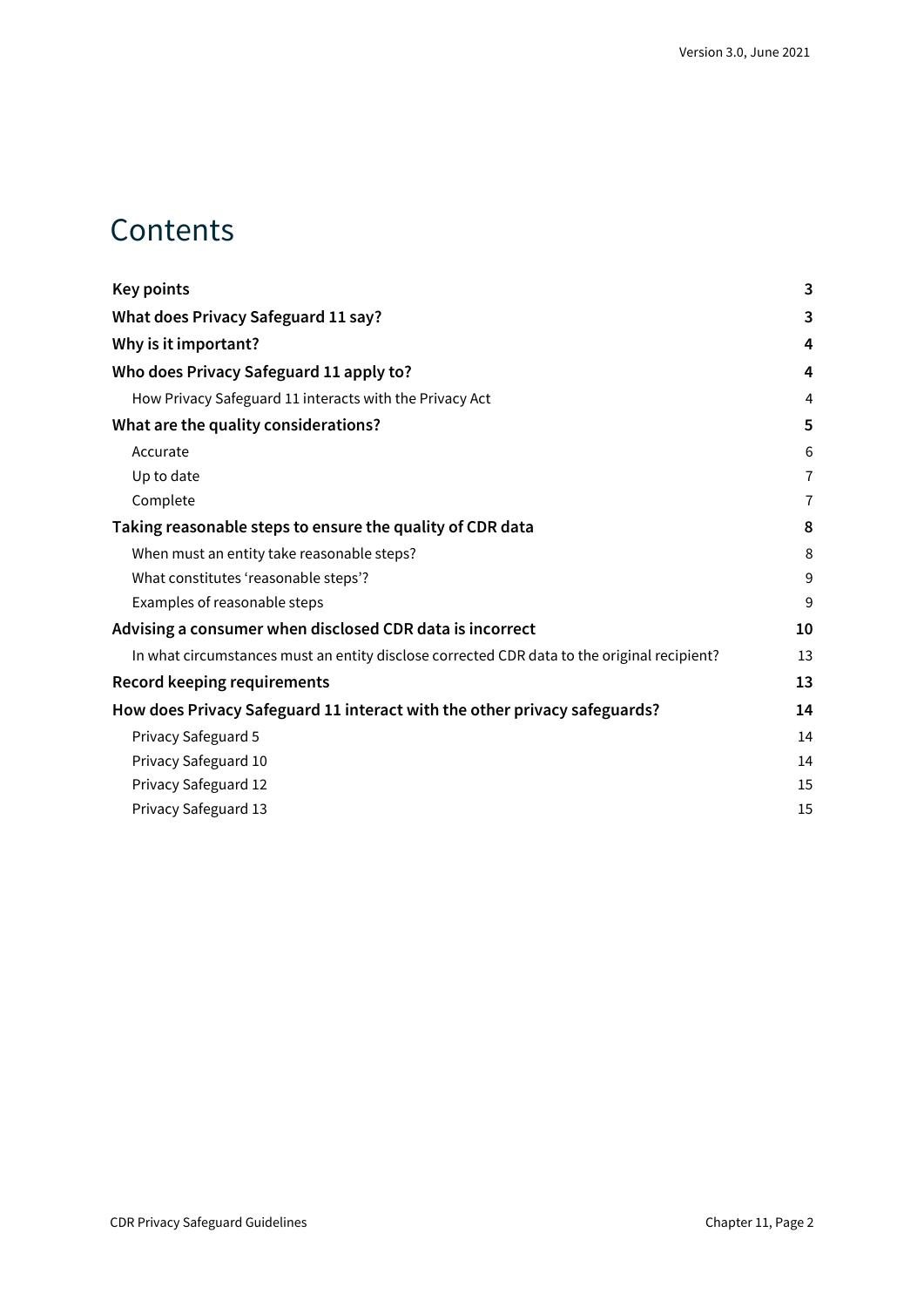# <span id="page-2-0"></span>**Key points**

- Privacy Safeguard 11, together with consumer data rule (CDR Rule) 7.10, sets out obligations for data holders and accredited data recipients of CDR data to:
	- o ensure the quality of disclosed consumer data right (CDR) data
	- o inform consumers in the event incorrect CDR data is disclosed, and
	- $\circ$  disclose corrected CDR data to the original recipient where requested by the affected consumer.

## <span id="page-2-1"></span>**What does Privacy Safeguard 11 say?**

- 11.1 Privacy Safeguard 11 requires:
	- data holders who are required or authorised to disclose CDR data under the CDR Rules, and
	- accredited data recipients of a consumer's CDR data who are disclosing that consumer's CDR data when required or authorised under the CDR Rules

to:

- take reasonable steps to ensure that the CDR data is, having regard to the purpose for which it is held, accurate, up to date and complete
- advise the consumer in accordance with the CDR Rules if they become aware that the CDR data disclosed was not accurate, up to date and complete when disclosed, and
- where incorrect CDR data was previously disclosed, comply with a request by the consumer to disclose corrected CDR data to the original recipient in accordance with the CDR Rules. 1
- Privacy Safeguard 11 provides that holding CDR data so that it can be disclosed as required under the CDR Rules is not to be regarded as a purpose when working out the purpose for which the CDR data is or was held.
- CDR Rule 7.10 requires data holders and accredited data recipients of a consumer's CDR data who have disclosed CDR data that was incorrect at the time of disclosure to provide the consumer with a written notice by electronic means that identifies:
	- the accredited person
	- the CDR data that was incorrect, and
	- the date of the disclosure.
- 11.4 The notice must also advise the consumer that they can request the entity to disclose the corrected data to the accredited person (to whom the incorrect CDR data was previously disclosed). The data holder or accredited data recipient must disclose the corrected data if the consumer requests them to do so.

 $1$  Both the consumer's request, and the actions taken by the CDR participant to correct the data under Privacy Safeguard 11, must be in accordance with the CDR Rules – see s 56EN(4). Further, the requirement to disclose corrected CDR data to the recipient under Privacy Safeguard 11 does not apply in circumstances specified in the CDR Rules (see section s 56EN 4A of the Competition and Consumer Act). However, no such Rules have been made.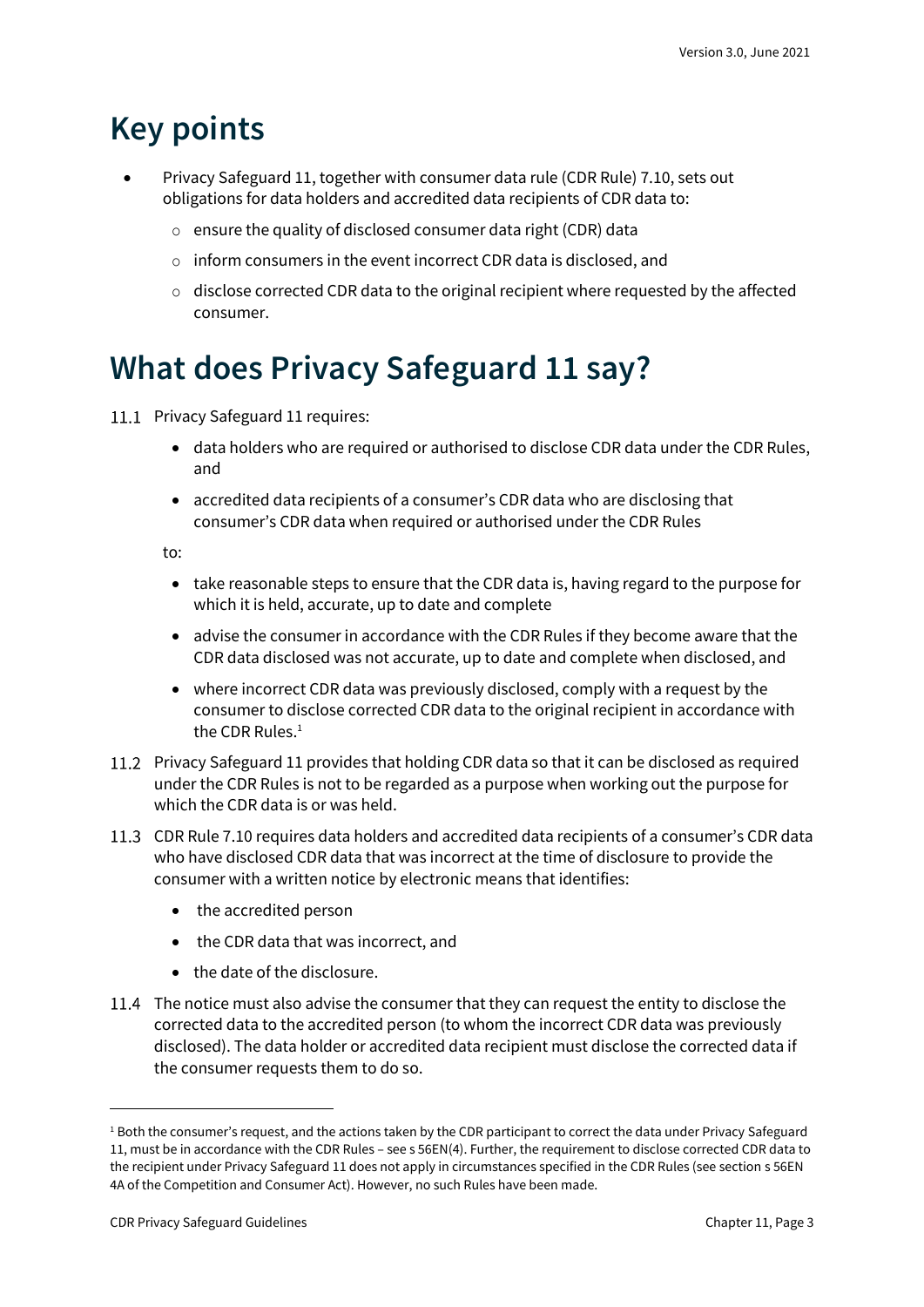This notice must be provided to the consumer as soon as practicable, but no more than five business days after becoming aware that some or all of the disclosed data was incorrect.

### <span id="page-3-0"></span>**Why is it important?**

- 11.6 The objective of Privacy Safeguard 11 is to ensure consumers have trust in and control over the quality of their CDR data disclosed as part of the CDR regime.
- Privacy Safeguard 11 does this by ensuring entities are disclosing CDR data that is accurate, up to date and complete, and by giving consumers control over their data by allowing them to require entities to correct any inaccuracies in their data after it is shared.
- 11.8 This allows consumers to enjoy the benefits of the CDR regime, such as receiving competitive offers from other service providers, as the data made available to sector participants can be relied on.

### <span id="page-3-1"></span>**Who does Privacy Safeguard 11 apply to?**

Privacy Safeguard 11 applies to data holders and accredited data recipients of CDR data. It does not apply to designated gateways.

*Note: There are no designated gateways in the banking sector. See Chapter B (Key concepts) for the meaning of designated gateway.*

### <span id="page-3-2"></span>**How Privacy Safeguard 11 interacts with the Privacy Act**

- 11.10 It is important to understand how Privacy Safeguard 11 interacts with the *Privacy Act 1988* (the Privacy Act) and Australian Privacy Principles (APPs).<sup>2</sup>
- 11.11 APP 10 requires APP entities to take reasonable steps to ensure the quality of personal information in certain circumstances.
- 11.12 APP 10 requires an APP entity to take reasonable steps to ensure the quality of personal information at the time of the *collection* and *use* as well as the disclosure of the information.
- Although Privacy Safeguard 11 applies only in relation to the *disclosure* of CDR data, good practices and procedures by data holders that ensure the quality of personal information collected, used and disclosed under APP 10 will also help to ensure the quality of CDR data that is *disclosed under the CDR regime.*
- 11.14 Data holders should also be aware that APP 13 (correction of personal information) obligations under the Privacy Act continue to apply in certain circumstances. For example, where the data holder becomes aware of incorrect CDR data, but the data holder has not disclosed that data to an accredited data recipient, the data holder must continue to comply with APP 13 and take steps that are reasonable to correct CDR data.<sup>3</sup>

<sup>&</sup>lt;sup>2</sup> The Privacy Act includes 13 APPs that regulate the handling of personal information by certain organisations and Australian Government agencies (APP entities).

<sup>&</sup>lt;sup>3</sup> Se[e Chapter 13 \(Correction of personal information\)](https://www.oaic.gov.au/privacy/australian-privacy-principles-guidelines/chapter-13-app-13-correction-of-personal-information/) of the OAIC's APP Guidelines for further information.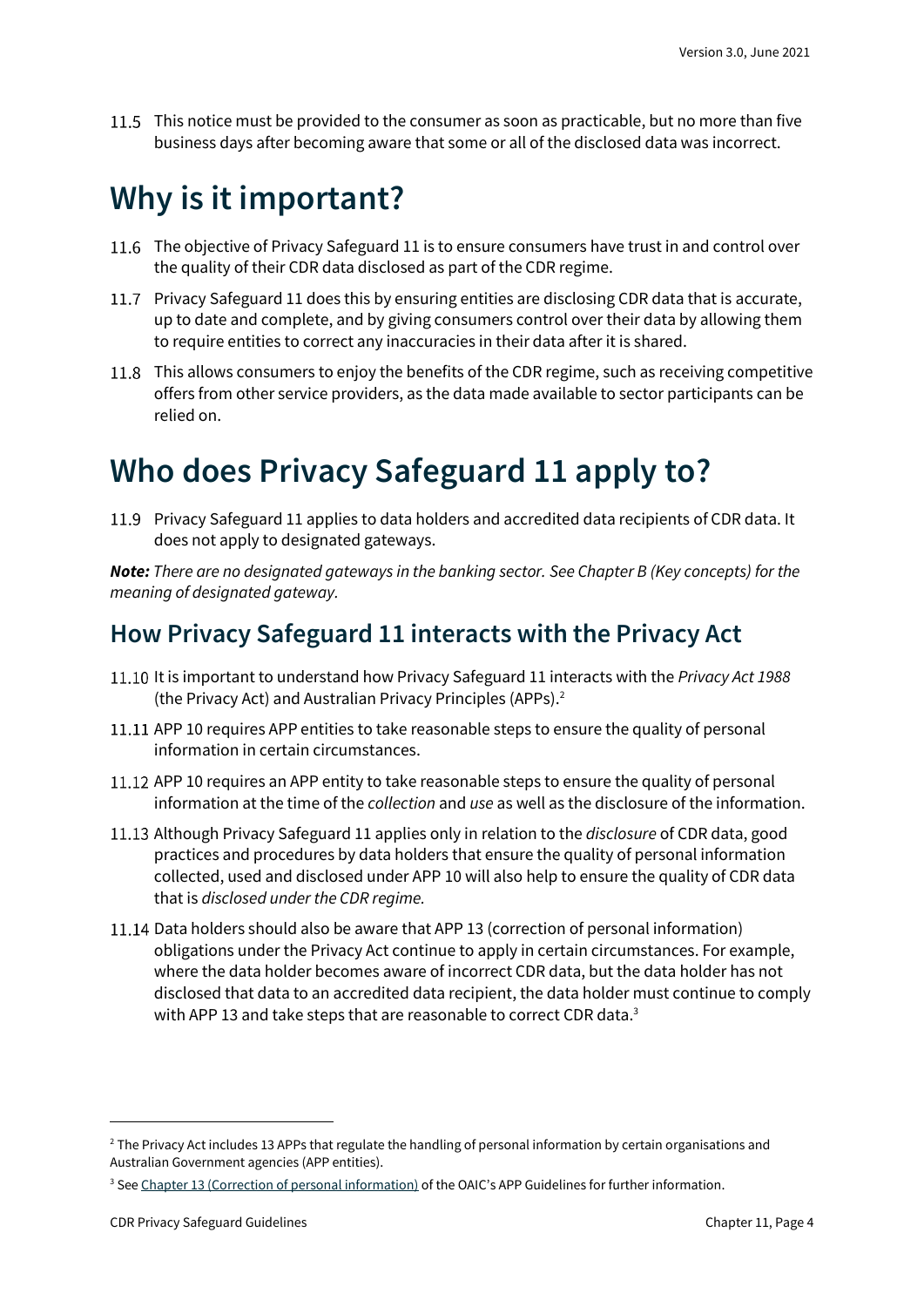| <b>CDR</b> entity                | Privacy protections that apply in the CDR context                                                                                                                                       |
|----------------------------------|-----------------------------------------------------------------------------------------------------------------------------------------------------------------------------------------|
| <b>Accredited data recipient</b> | <b>Privacy Safeguard 11</b>                                                                                                                                                             |
|                                  | For accredited data recipients of a consumer's CDR data, Privacy<br>Safeguard 11 applies to the disclosure of CDR data and for corrections of<br>that data once disclosed. <sup>4</sup> |
|                                  | APP 10 does not apply to in relation to that CDR data. <sup>5</sup>                                                                                                                     |
| Data holder                      | Privacy Safeguard 11, APP 10 and APP 13                                                                                                                                                 |
|                                  | Privacy Safeguard 11 applies instead of APP 10 to disclosures of CDR<br>data that are required or authorised under the CDR Rules.                                                       |
|                                  | APP 10 continues to apply to CDR data that is also personal information<br>in all other circumstances, including:                                                                       |
|                                  | the collection and use of CDR data, and<br>$\bullet$<br>disclosures of CDR data outside the CDR regime.<br>$\bullet$                                                                    |
|                                  | Note: APP 13 continues to apply when the data holder becomes aware<br>of incorrect CDR data, but the data has not been disclosed to an<br>accredited data recipient. <sup>6</sup>       |
| <b>Designated gateway</b>        | <b>APP 10</b>                                                                                                                                                                           |
|                                  | Privacy Safeguard 11 does not apply to a designated gateway.                                                                                                                            |

### <span id="page-4-0"></span>**What are the quality considerations?**

11.15 The three quality considerations under Privacy Safeguard 11 are that data should be 'accurate, up to date and complete'. Whether or not CDR data is accurate, up to date and complete must be determined with regard to the purpose for which it is held. 'Held' is discussed i[n Chapter B \(Key concepts\).](https://www.oaic.gov.au/consumer-data-right/cdr-privacy-safeguard-guidelines/chapter-b-key-concepts)

- CDR data is held by (or on behalf of) the person
- the CDR data, or any other CDR data from which it was directly or indirectly derived, was disclosed to the person under the consumer data rules, and
- the person is neither a data holder, nor a designated gateway, for the first mentioned CDR data. See s 56EK of the Competition and Consumer Act.

<sup>&</sup>lt;sup>4</sup> Privacy Safeguard 11 applies from the point when the accredited person becomes an accredited data recipient of the CDR data.An accredited person becomes an accredited data recipient for CDR data when:

<sup>&</sup>lt;sup>5</sup> The APPs do not apply to an accredited data recipient of CDR data, in relation to that CDR data - s 56EC(4)(a) of the Competition and Consumer Act. However, s 56EC(4) does not affect how the APPs apply to accredited persons and accredited data recipients who are APP entities, in relation to the handling of personal information outside the CDR system. (Note: Small business operators accredited under the CDR system are APP entities in relation to information that is personal information but is not CDR data. See s 6E(1D) of the Privacy Act). Section 56EC(4) also does not affect how the APPs apply to an accredited person who does not become an accredited data recipient of the CDR data (other than for Privacy Safeguards 1 – 4). See s 56EC(5)(aa) of the Competition and Consumer Act.

<sup>6</sup> APP 13 requires that APP entities must take reasonable steps to correct personal information where the entity is satisfied, independently of any request, that personal information it holds.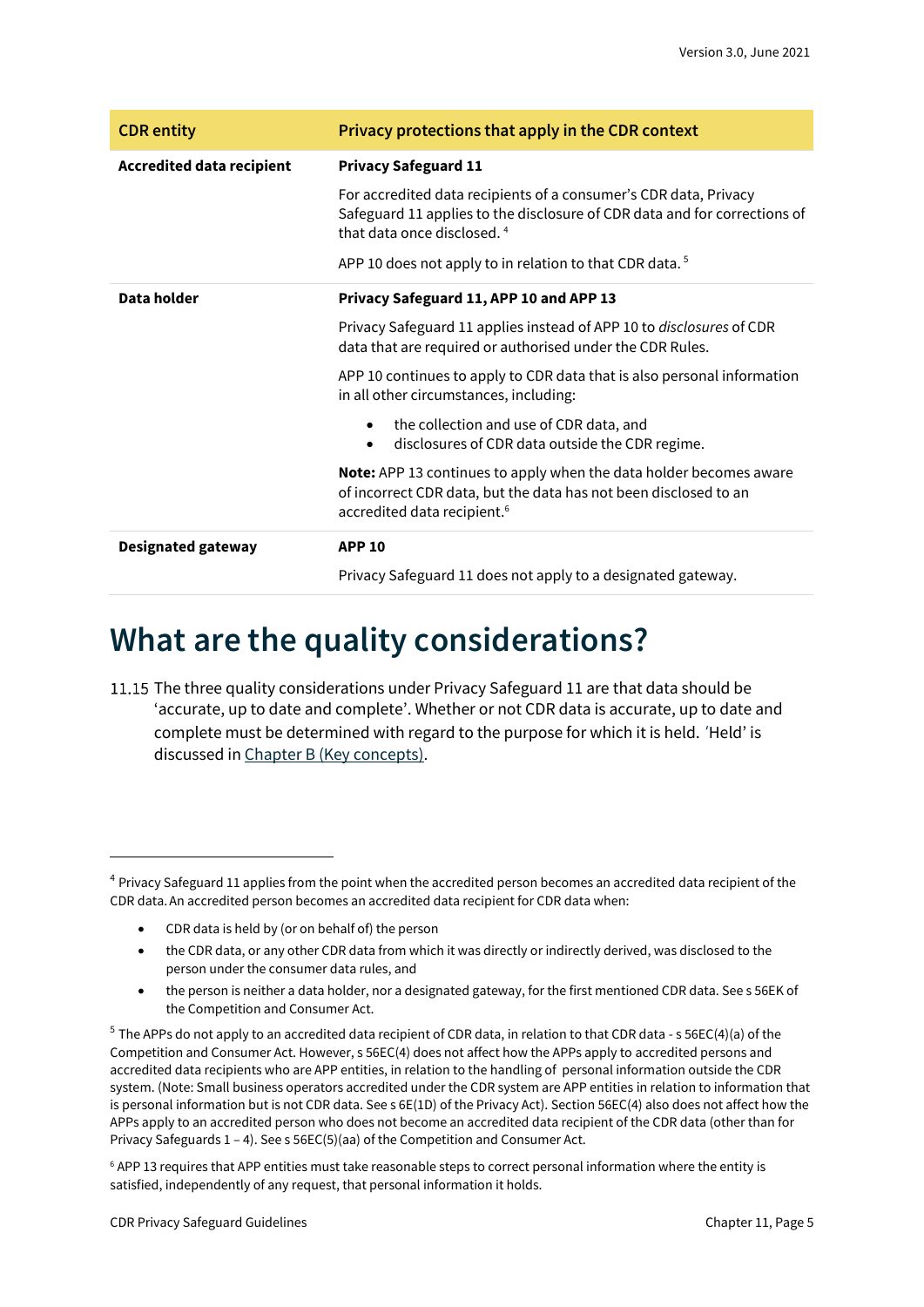- 11.16 When working out the purpose for which the CDR data is or was held, entities must disregard the purpose of holding the CDR data so that it can be disclosed as required under the CDR Rules.
- 11.17 For example, a data holder that is an authorised deposit-taking institution collects transaction data for the purpose of providing a banking service to its customer. It does not hold transaction data for the purpose of being required to disclose the data under the CDR regime. 'Purpose' is discussed further [in Chapter B \(Key concepts\).](https://www.oaic.gov.au/consumer-data-right/cdr-privacy-safeguard-guidelines/chapter-b-key-concepts)

#### **Example 1 – data holder**

Bright Bank is a data holder and is regularly required or authorised to disclose consumers' CDR data under the CDR Rules.

Bright Bank receives a consumer data request from Leighton, requesting that Bright Bank share their account balance and details with Innobank.

Bright Bank holds this data for the purposes of providing a bank account service to Leighton.

When Bright Bank is required or authorised to disclose Leighton's CDR data under the CDR Rules to Innobank, Privacy Safeguard 11 requires Bright Bank to take reasonable steps to ensure the data is accurate, up to date and complete having regard to this purpose.

#### **Example 2 – accredited data recipients**

Vikingforce is an accredited data recipient who collects and uses Hamish's CDR data to provide him with a product comparison service, and recommendations about suitable products. With Hamish's consent, Vikingforce transfers Hamish's CDR data to Turtledoor so he can acquire the recommended product.

Vikingforce holds Hamish's CDR data for the purpose of providing Hamish with a product comparison service and product recommendations, and must take reasonable steps to ensure the data is accurate, up to date and complete having regard to this purpose.

Vikingforce does not hold Hamish's CDR data for the purpose of transferring it to Turtledoor for Hamish to acquire a product, and must disregard this purpose when taking reasonable steps to ensure the data is accurate, up to date and complete under Privacy Safeguard 11.

- 11.18 The three terms listed in Privacy Safeguard 11, 'accurate', 'up to date', and 'complete', are not defined in the Competition and Consumer Act or the Privacy Act.<sup>7</sup>
- 11.19 The following analysis of each term draws on the ordinary meaning of the terms and the APP Guidelines. $8$  As the analysis indicates, there is overlap in the meaning of the terms.

#### <span id="page-5-0"></span>**Accurate**

CDR data is inaccurate if it contains an error or defect or is misleading. An example is factual information about a consumer's income, assets, loan repayment history or employment status which is incorrect having regard to the purpose for which it is held.

<sup>7</sup> These terms are also used in Privacy Safeguard 13 in respect of the requirement for a data holder, as an alternative to correcting the CDR data, to include a statement with CDR Data to ensure that it is accurate, up to date, complete and not misleading, after receiving a request from the consumer to correct the CDR data (see [Chapter 13 \(Privacy Safeguard 13\)\)](https://www.oaic.gov.au/consumer-data-right/cdr-privacy-safeguard-guidelines/chapter-13-privacy-safeguard-13-correction-of-cdr-data).

<sup>&</sup>lt;sup>8</sup> See Chapter 10: APP 10 - [Quality of personal information of the APP Guidelines.](https://www.oaic.gov.au/privacy/australian-privacy-principles-guidelines/chapter-10-app-10-quality-of-personal-information/)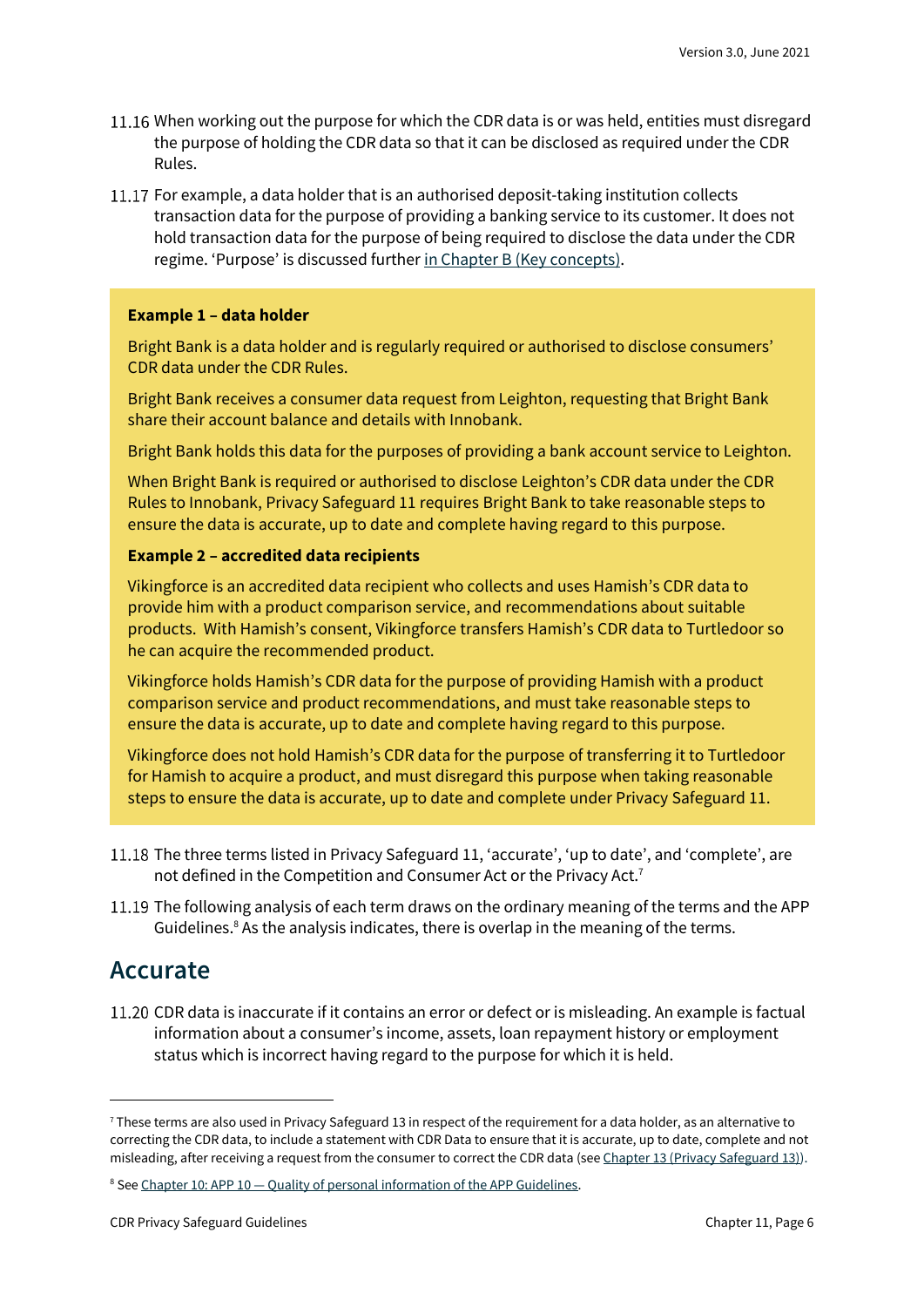- 11.21 CDR data that is derived from other CDR data is not inaccurate by reason only that the consumer disagrees with the method or result of the derivation.<sup>9</sup> For the purposes of Privacy Safeguard 11, derived data may be 'accurate' if it is presented as such and accurately records the method of derivation (if appropriate). For instance, an accredited data recipient may use the existing information it holds on a consumer to predict their projected income over a certain period of time. If the data is presented as the estimated future income for the consumer for that period, and states the basis for that estimation (i.e. it is based on the consumer's income over previous financial years), this would not be inaccurate solely because the consumer believes their income will be higher or lower during the projected period.
- 11.22 CDR data may be inaccurate even if it is consistent with a consumer's instructions or if the inaccuracy is attributable to the consumer. For example, if a consumer has provided an incorrect mobile number which is held by the data holder for the purpose of being able to contact the consumer, and the data holder discloses this, the CDR data may be inaccurate and the data holder may later become aware of this inaccuracy.

#### <span id="page-6-0"></span>**Up to date**

- 11.23 CDR data is not up to date if it contains information that is no longer current. An example is a statement that a consumer has an active account with a certain bank, where the consumer has since closed that account. Another example is an assessment that a consumer has a certain ability to meet a loan repayment obligation, where in fact the consumer's ability has since changed.<sup>10</sup>
- 11.24 CDR data about a past event may have been up to date at the time it was recorded but has been overtaken by a later development. Whether that data is up to date will depend on the purpose for which it is held. For example, if a consumer has had a second child but their CDR data records them as having only one child, the CDR data will still be up to date if that data is held for the purpose of recording whether the consumer is a parent.
- 11.25 In a similar manner to accuracy, CDR data may not be up to date even if it is consistent with a consumer's instructions or if the inaccuracy is attributable to the consumer.

### <span id="page-6-1"></span>**Complete**

- 11.26 CDR data is incomplete if it presents a partial or misleading picture of a matter of relevance, rather than a true or full picture.
- 11.27 An example is data from which it can be inferred that a consumer owes a debt, which in fact has been repaid. The CDR data will be incomplete under Privacy Safeguard 11 if the data is held, for instance, for the purpose of determining the borrowing capacity of the consumer. Where the CDR data is held for a different purpose for which the debt is irrelevant, the fact that the debt has been repaid may not of itself render the CDR data incomplete. If, however, the accredited person has requested a consumer's CDR data for a specific period, and in that period the consumer owed a debt which is recorded in the CDR data, and that debt was repaid in a later period, the CDR data will still be 'complete' in respect of that specific period.

<sup>9</sup> Data derived from CDR data continues to be 'CDR data': see s 56AI of the Competition and Consumer Act.

<sup>&</sup>lt;sup>10</sup> Such an assessment will likely be 'materially enhanced information' under section 10 of the Consumer Data Right (Authorised Deposit-Taking Institutions) Designation 2019 and therefore not 'required consumer data' under the CDR Rules.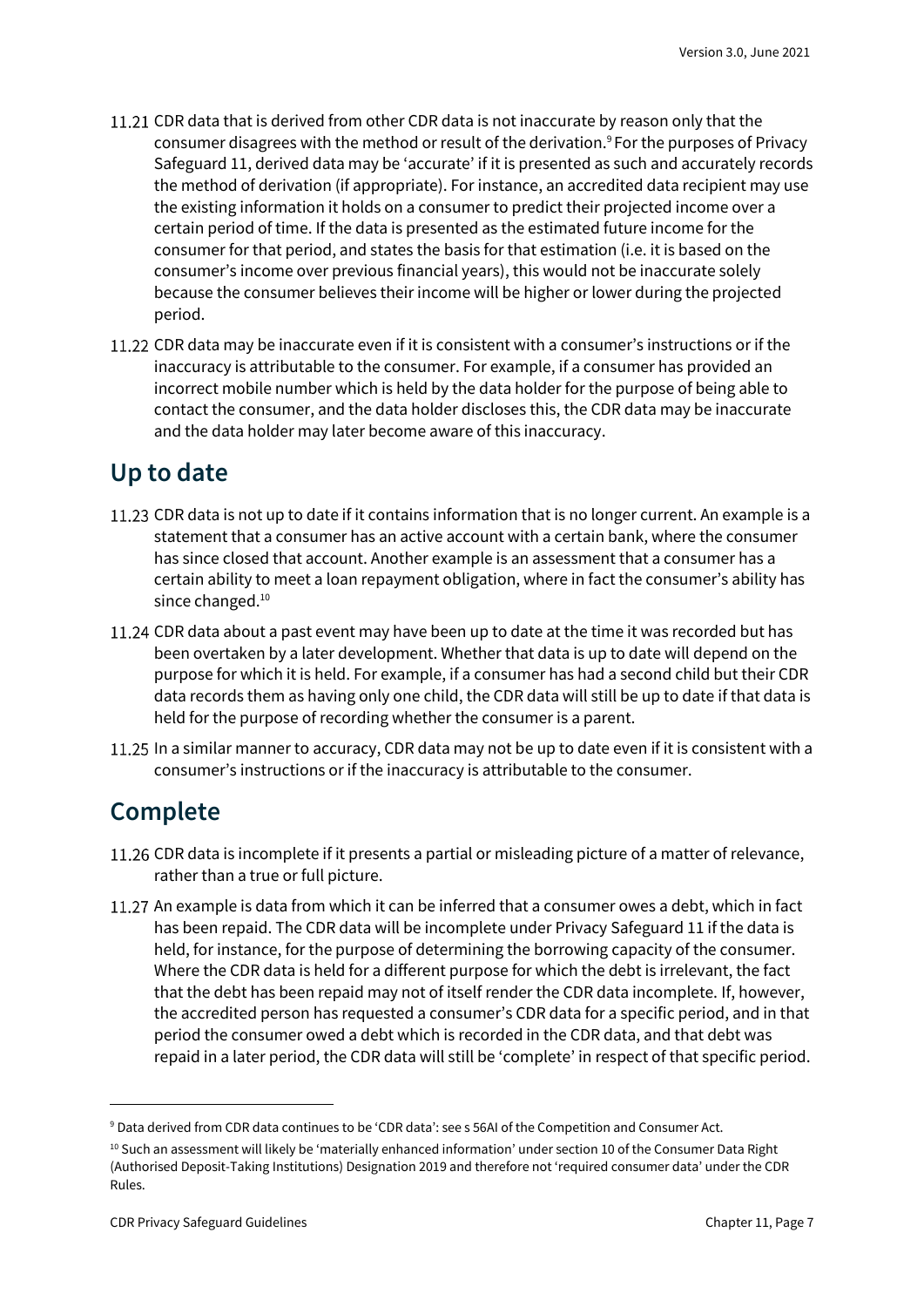# <span id="page-7-0"></span>**Taking reasonable steps to ensure the quality of CDR data**

### <span id="page-7-1"></span>**When must an entity take reasonable steps?**

11.28 Privacy Safeguard 11 requires an entity to take reasonable steps to ensure the quality of CDR data at the following points in time:

- **for data holders:** at the time the entity is required or authorised, or throughout the period in which the entity is required or authorised, to disclose CDR data under the CDR Rules. This includes when a data holder discloses CDR data:
	- o to accredited data recipients under CDR Rule 4.6, and
	- o to consumers under CDR Rule 3.4
- **for accredited data recipients:** at the time the entity discloses CDR data when required or authorised under the CDR Rules. This includes (but is not limited to) when an accredited data recipient discloses CDR data to:
	- $\circ$  an accredited data recipient under CDR Rules 7.5(1)(g)<sup>11</sup>
	- o the consumer under CDR Rule 7.5(1)(c), and
	- $\circ$  an outsourced service provider under CDR Rule 7.5(1)(d).
- 11.29 At other times, regular reviews of the quality of CDR data held by the entity may also ensure the CDR data is accurate, up-to-date and complete at the time it is disclosed.
- Entities should also be aware that Privacy Safeguard 11 only requires accredited data recipients to take reasonable steps when disclosing CDR data *under the CDR Rules*. It does not apply in relation to other disclosures of CDR data, for example where an accredited data recipient is required or authorised under another Australian law or court/tribunal order to disclose CDR data. The concept, 'required or authorised to use or disclose CDR data under the CDR Rules' is discussed in [Chapter B \(Key concepts\).](https://www.oaic.gov.au/consumer-data-right/cdr-privacy-safeguard-guidelines/chapter-b-key-concepts)

**Risk point:** If a data holder takes steps to ensure the quality of CDR data only at the time of the disclosure or authorisation, there is a greater risk that the data will be incorrect.

**Privacy tip:** While the obligation to ensure the quality of CDR data under Privacy Safeguard 11 applies only at the time a data holder is required or authorised to disclose the data, data holders should have processes and procedures in place to periodically update and confirm the accuracy of the CDR data that they hold, during periods in which they are not required or authorised to disclose the data. As CDR data that falls under the privacy safeguards is also personal information, data holders should already have in place such processes and procedures to ensure the accuracy of personal information they collect and use for the purposes of APP 10.

 $11$  Disclosure of CDR data to an accredited person is not a permitted use or disclosure until the earlier of 1 July 2021 or the day a consumer experience data standard is made for the disclosure of CDR data to accredited persons. See CDR Rule 7.5A.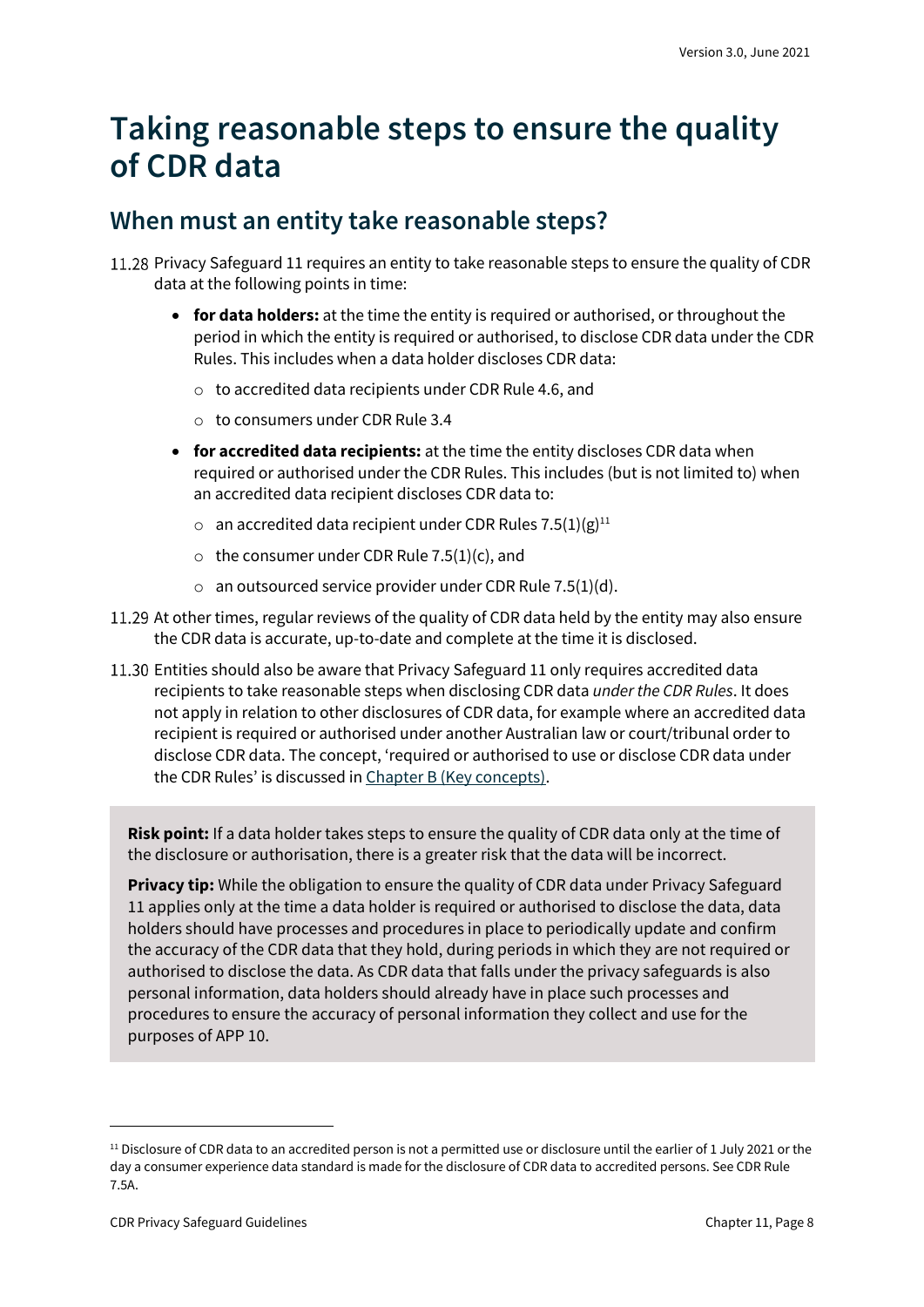### <span id="page-8-0"></span>**What constitutes 'reasonable steps'?**

- 11.31 The requirement to ensure the quality of CDR data is qualified by a 'reasonable steps' test.
- 11.32 This test requires an objective assessment of what is considered reasonable, having regard to the purpose for which the information is held, which could include:
	- **The nature of the entity.** The size of the entity, its resources, the complexity of its operations and its business model are all relevant to determining what steps would be reasonable for the entity to take to ensure the quality of the CDR data it is authorised or required to disclose.
	- **The sensitivity of the CDR data held and adverse consequences for the consumer if the quality of CDR data is not ensured.** An entity should consider the sensitivity of the data and possible adverse consequences for the consumer concerned if the CDR data is not correct for the purpose it is held. A data holder should take more extensive steps to ensure the quality of highly sensitive data that it might be required or authorised to disclose. More rigorous steps may be required as the risk of adversity increases.
	- **Whether the CDR data has been inferred.** Entities may be required to take more rigorous steps to ensure the quality of CDR data that has been created, generated or inferred through analytics processes.
	- **The practicability of taking action, including time and cost involved.** A 'reasonable steps' test recognises that privacy protection must be viewed in the context of the practical options available to entities. The time, cost and resources involved in ensuring the quality of CDR data are relevant considerations. However, an entity is not excused from taking certain steps by reason only that it would be inconvenient, timeconsuming, or impose some cost to do so. Whether these factors make it unreasonable to take a particular step will depend on whether the burden is excessive in all the circumstances.
- 11.33 In some circumstances, it will be reasonable for an accredited data recipient to take no steps to ensure the quality of CDR data. For example, where an accredited data recipient collects CDR data from a data holder known to be reliable, and the accredited data recipient has not created, generated, or inferred any further CDR data, it may be reasonable to take no steps to ensure the quality of that data. It is the responsibility of the entity to be able to justify that this is reasonable.

### <span id="page-8-1"></span>**Examples of reasonable steps**

11.34 The following are given as examples of reasonable steps that an entity should consider:

- Implementing internal practices, procedures and systems to verify, audit, monitor, identify and correct poor-quality CDR data to ensure that CDR data is accurate, up to date and complete at the point of disclosure.
- Ensuring internal practices, procedures and systems are commensurate with reasonable steps to ensure the quality of CDR data the entity is authorised or required to disclose.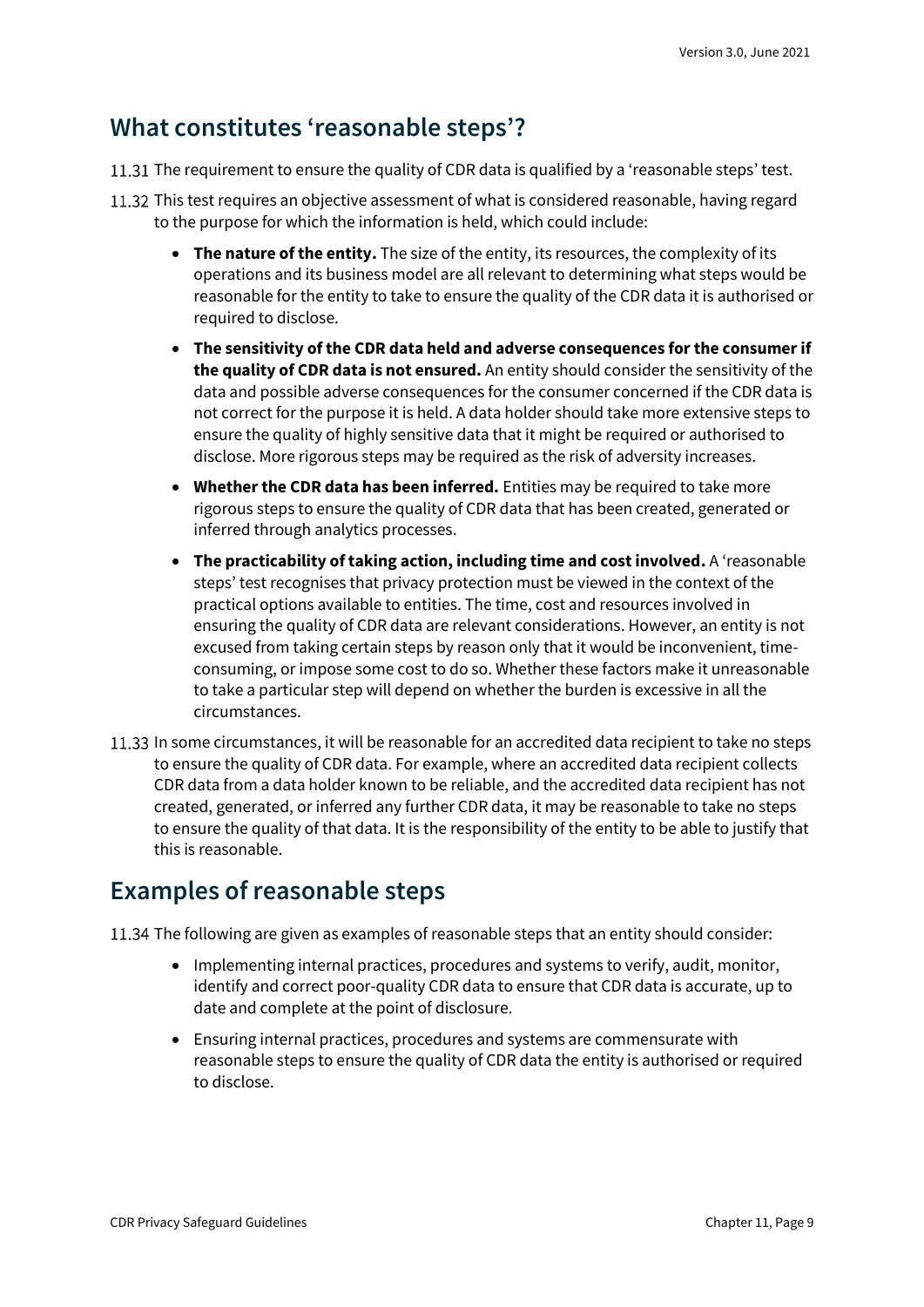- Ensuring updated or new CDR data is promptly added to the relevant existing records as appropriate. 12
- For a data holder, implementing protocols to ensure that the CDR data is accurate, up to date and complete both before and once it has been converted to the format required by the Data Standards.
- For an accredited data recipient, ensuring that any analytic processes used are operating appropriately and are fit for purpose, and not creating inaccurate or unjustified results. This is because data derived from CDR data collected by an accredited data recipient continues to be 'CDR data'.<sup>13</sup>

### <span id="page-9-0"></span>**Advising a consumer when disclosed CDR data is incorrect**

- 11.35 Under Privacy Safeguard 11, if a data holder or accredited data recipient becomes aware that disclosed CDR data was not accurate, up to date and complete, they must advise the consumer in accordance with the CDR Rules.<sup>14</sup>
- 11.36 CDR Rule 7.10 sets out the requirements for notifying the consumer where a data holder or accredited data recipient becomes aware that disclosed CDR data was not accurate, up to date and complete. These requirements are summarised below.

#### In what circumstances must a consumer be advised that disclosed CDR data was incorrect?

- 11.37 Data holders and accredited data recipients must advise a consumer that some or all of the CDR data was incorrect if the entity:<sup>15</sup>
	- has disclosed CDR data after being required or authorised to do so under the CDR Rules, and
	- then later becomes aware that the CDR data, when disclosed, was not accurate, up to date and complete, having regard to the purpose for which the data was held.
- 11.38 Data holders and accredited data recipients may 'become aware' of inaccuracies in CDR data that was previously disclosed if it discovers an inconsistency during normal business practices. Examples include but are not limited to circumstances where:
	- information provided by the consumer is inconsistent with CDR data previously disclosed,
	- the entity is notified by the consumer or another entity that the CDR data is incorrect, or a practice, procedure or system that the entity has implemented to ensure compliance with the safeguards (such as a periodic audit or monitoring program) indicates that the CDR data previously disclosed was incorrect.

<sup>&</sup>lt;sup>12</sup> Compliance with Privacy Safeguard 13 (correction of CDR data) and where relevant, APP 13 (correction of personal information) for data holders, can also support this example for taking reasonable steps to ensure quality of CDR data.

<sup>&</sup>lt;sup>13</sup> See section 56AI of the Competition and Consumer Act.

<sup>&</sup>lt;sup>14</sup> See section 56EN(3) of the Competition and Consumer Act.

<sup>15</sup> Section 56EN(3) of the Competition and Consumer Act.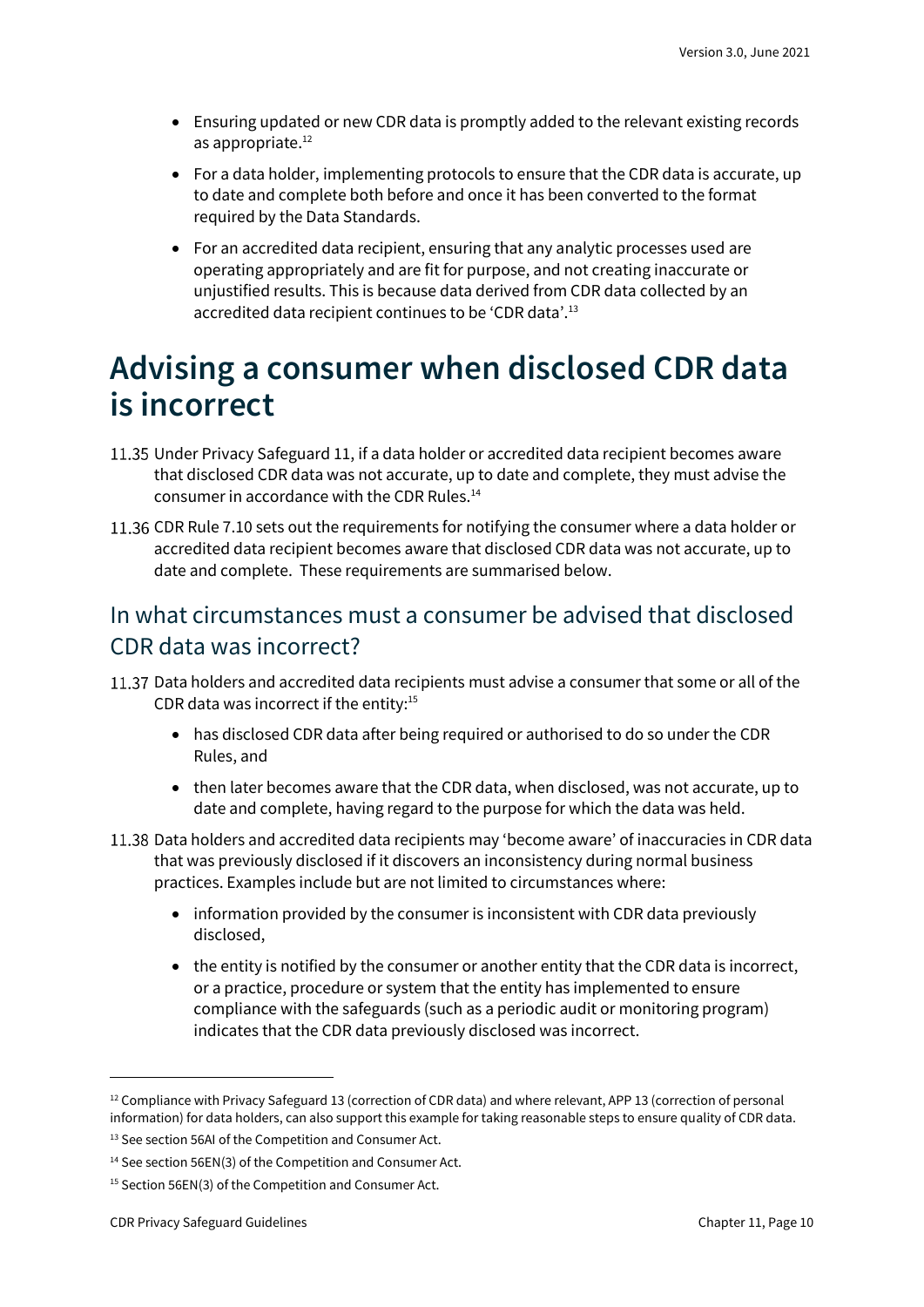11.39 When considering whether to advise the consumer that incorrect CDR data was disclosed, it is not relevant whether the entity failed to take reasonable steps. It is sufficient that the CDR data was not accurate, up to date and complete when disclosed.

### What information must be provided to the consumer when incorrect CDR data has been disclosed?

- 11.40 CDR Rule 7.10 requires a data holder or accredited data recipient that has disclosed incorrect CDR data to an accredited person to provide the consumer with a written notice that:
	- identifies the accredited person,
	- states the date of the disclosure,
	- identifies which CDR data was incorrect, and
	- states that the data holder must disclose the corrected data to that accredited person if the consumer requests that they do so.
- Where the data holder or accredited data recipient disclosed the incorrect CDR data to an accredited person who was collecting that CDR data on behalf of another accredited person (the 'principal') under a CDR outsourcing arrangement, the data holder or accredited data recipient only needs to identify the principal accredited person in the notice.<sup>16</sup>
- 11.42 A notice may deal with one or more disclosures of incorrect CDR data.

#### How must a notice be provided?

- 11.43 CDR Rule 7.10 requires a data holder to notify the consumer in writing by electronic means after disclosing incorrect data.
- 11.44 The requirement for this notice to be given by electronic means will be satisfied if the notice is given over email or over the consumer's dashboard.
- 11.45 The written notice may, for instance, be in the body of an email or in an electronic file attached to an email.

#### How quickly must the consumer be notified?

- 11.46 Data holders and accredited data recipients must provide notices to the consumer as soon as practicable, but no more than five business days after the entity becomes aware that some or all of the disclosed data was incorrect.
- 11.47 The test of practicability is an objective test. The entity should be able to justify that it is not practicable to give notification promptly after becoming aware of the disclosure of incorrect CDR data.<sup>17</sup>
- 11.48 In adopting a timetable that is 'practicable', an entity can take technical and resource considerations into account. However, it is the responsibility of the entity to justify any delay in providing the notice.

<sup>&</sup>lt;sup>16</sup> CDR Rule 1.16(2)(b). For information on 'CDR outsourcing arrangements', see [Chapter B \(Key concepts\).](https://www.oaic.gov.au/consumer-data-right/cdr-privacy-safeguard-guidelines/chapter-b-key-concepts)

 $17$  Options for providing early notification should, so far as practicable, be built into the entity's processes and systems. For example, processes and systems should be in place to promptly notify a consumer that incorrect CDR data has been disclosed if the entity corrects CDR data (such as in response to a consumer's correction request) that it had disclosed prior to it being corrected.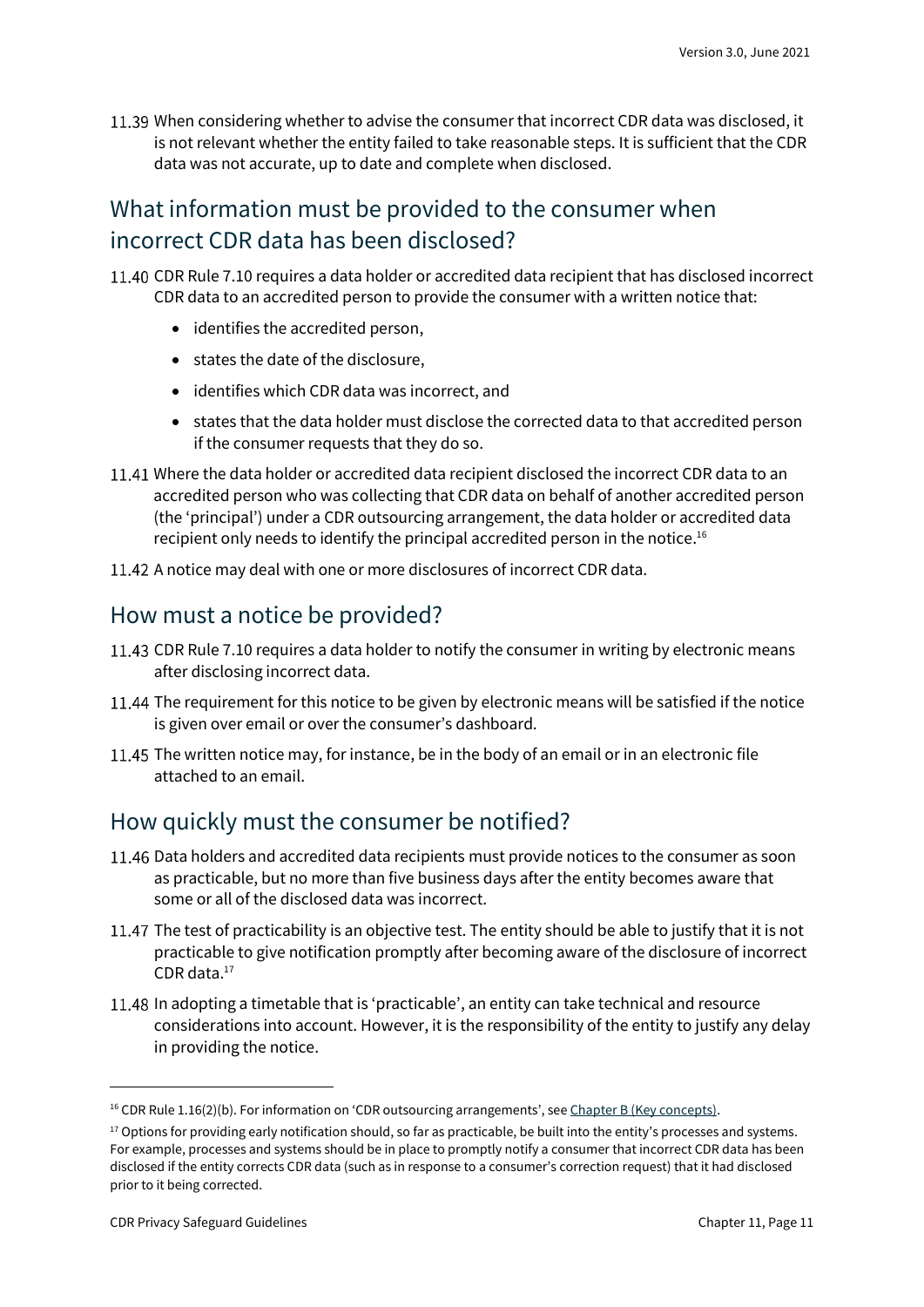- 11.49 The maximum time of five business days will rarely be an appropriate period of time before a notice is given. This maximum period would only be appropriate in circumstances such as where a system error has caused a data holder to disclose incorrect data to a large number of accredited persons in respect of a large number of consumers.
- 11.50 The five business day period commences on the day after the entity becomes aware that some or all of the disclosed data was incorrect.<sup>18</sup> For example, if the entity becomes aware on 2 August, the five business day period begins on 3 August.
- 11.51 A 'business day' is a day that is not Saturday, Sunday or a public holiday in the place concerned.

#### **Example**

Free Bank Ltd is a data holder for a large number of consumers. Hazel authorises Free Bank to disclose her CDR data relating to her residential mortgage product to an accredited person, Credibility Pty Ltd. Soon after the data is disclosed on 1 July, Credibility queries whether the variable interest rate relating to Hazel's repayments is correct.

Free Bank then becomes aware that some of the data was incorrect when disclosed, because the applicable variable interest rate was not correct for a certain period. Within a number of hours, Free Bank is able to provide a notice to Hazel over her consumer dashboard which states that:

- incorrect CDR data was given to Credibility on 1 July
- the data relating to her mortgage repayments was incorrect due to a mistake in the rate contained in the data, and
- Free Bank will be required to disclose the corrected data to Credibility if Hazel requests that they do so.

*Free bank has provided Hazel with the notice required under CDR Rule 7.10 and Privacy Safeguard 11, as soon as practicable. (Free bank also ensures that it updates its own data holdings promptly, upon becoming aware of the inaccuracy. Ensuring that known errors are corrected promptly, regardless of how they are identified, is a reasonable step required by s 56EN(1).)*

Free Bank then realises that the error is systemic and has caused Free Bank to disclose incorrect CDR data in respect of all similar disclosures to accredited persons since the variable rate change a number of months ago.

Free Bank hires experts to undertake an urgent review of its CDR disclosures and determine the extent of the error. It takes Free Bank almost five business days before it is in a position to send all affected CDR consumers a notice similar to the one given to Hazel.

*Free Bank would need to be able to demonstrate that it has sent the affected consumers the required notices as soon as practicable, to ensure compliance with CDR Rule 7.10 and Privacy Safeguard 11.*

<sup>18</sup> See section 36 of the *Acts Interpretation Act 1901*.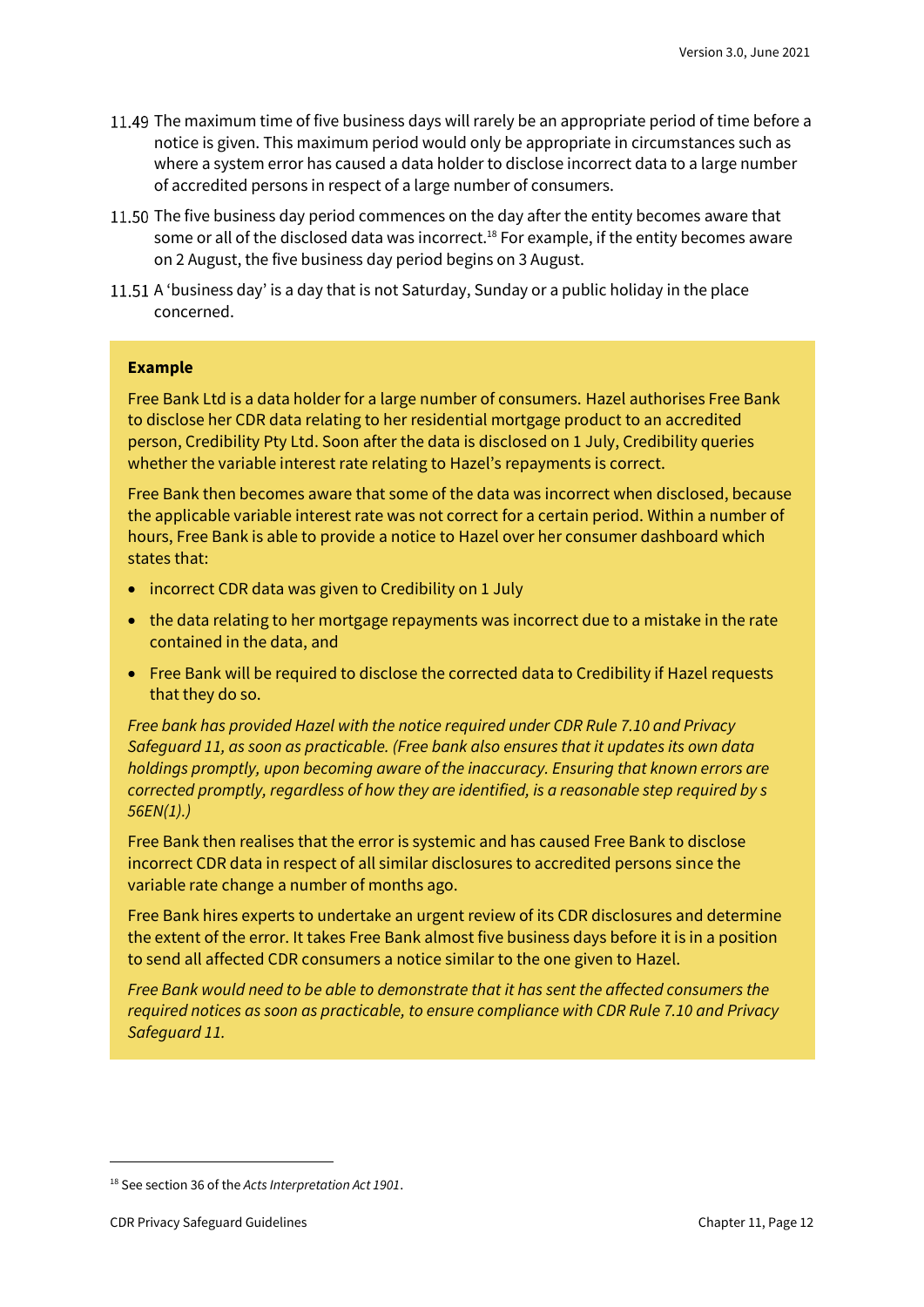### <span id="page-12-0"></span>**In what circumstances must an entity disclose corrected CDR data to the original recipient?**

- 11.52 Privacy Safeguard 11 requires data holders and accredited data recipients to disclose corrected CDR data, in accordance with the CDR Rules, to the original recipient<sup>19</sup> of the disclosure if:<sup>20</sup>
	- the entity has advised the consumer that some or all of the CDR data was incorrect when the entity disclosed it, and
	- the consumer requests in accordance with the CDR rules for the entity to disclose the corrected CDR data.
- 11.53 The obligation to disclose corrected CDR data applies regardless of whether the entity failed to take reasonable steps to ensure the quality of the CDR data disclosed.
- 11.54 The term 'corrected CDR data' is not defined in the Competition and Consumer Act. For the purposes of the obligation to disclose corrected CDR data under Privacy Safeguard 11, 'corrected CDR data' includes:
	- CDR data which has been corrected in accordance with  $s$  56EP(3)(a)(i), and
	- CDR data for which a qualifying statement has been included in accordance with s 56EP(3)(a)(ii).

# <span id="page-12-1"></span>**Record keeping requirements**

- 11.55 If an entity discloses corrected CDR data in accordance with Privacy Safeguard  $11<sup>21</sup>$  the entity (and, if the data is disclosed to an accredited person, the recipient) must comply with the record keeping requirements under CDR Rule 9.3.
- 11.56 For data holders, CDR Rule 9.3(1) requires the entity to keep and maintain various records relating to CDR data, including records of disclosures of CDR data made in response to consumer data requests.<sup>22</sup> If corrected data is disclosed, the data holder must keep and maintain a record of both the initial disclosure in which incorrect CDR was disclosed, and the subsequent disclosure in which the corrected data was disclosed. This is because both disclosures are made in response to the original consumer data request. There is no requirement, however, to record the disclosure as either 'correct' or 'incorrect'.
- For accredited data recipients, CDR Rule 9.3(2) requires the recipient to keep and maintain various records relating to CDR data, including records of collections of CDR data under the CDR Rules.<sup>23</sup> This means that, similarly to data holders, accredited data recipients must keep

<sup>&</sup>lt;sup>19</sup> The original recipient may be the consumer where the data holder disclosed the CDR data to the consumer in response to a valid consumer request in accordance with CDR Rule 3.4(2) or (3).

<sup>&</sup>lt;sup>20</sup> Section 56EN(4) of the Competition and Consumer Act. Note that although this subsection is also expressed to apply to accredited data recipients, as there are no CDR Rules for such entities to advise consumers of disclosures of incorrect data under section 56EN(3) of the Competition and Consumer Act, the obligation in section 56EN(4) does not currently apply to those entities.

<sup>&</sup>lt;sup>21</sup> Section 56EN(4) of the Competition and Consumer Act.

<sup>&</sup>lt;sup>22</sup> CDR Rule 9.3(1)(d). For further information on record keeping requirements for data holders, see the Guide to privacy [for data holders.](https://www.oaic.gov.au/consumer-data-right/guidance-and-advice/guide-to-privacy-for-data-holders/#providing-access-to-copies-of-records)

<sup>23</sup> CDR Rule 9.3(2)(e).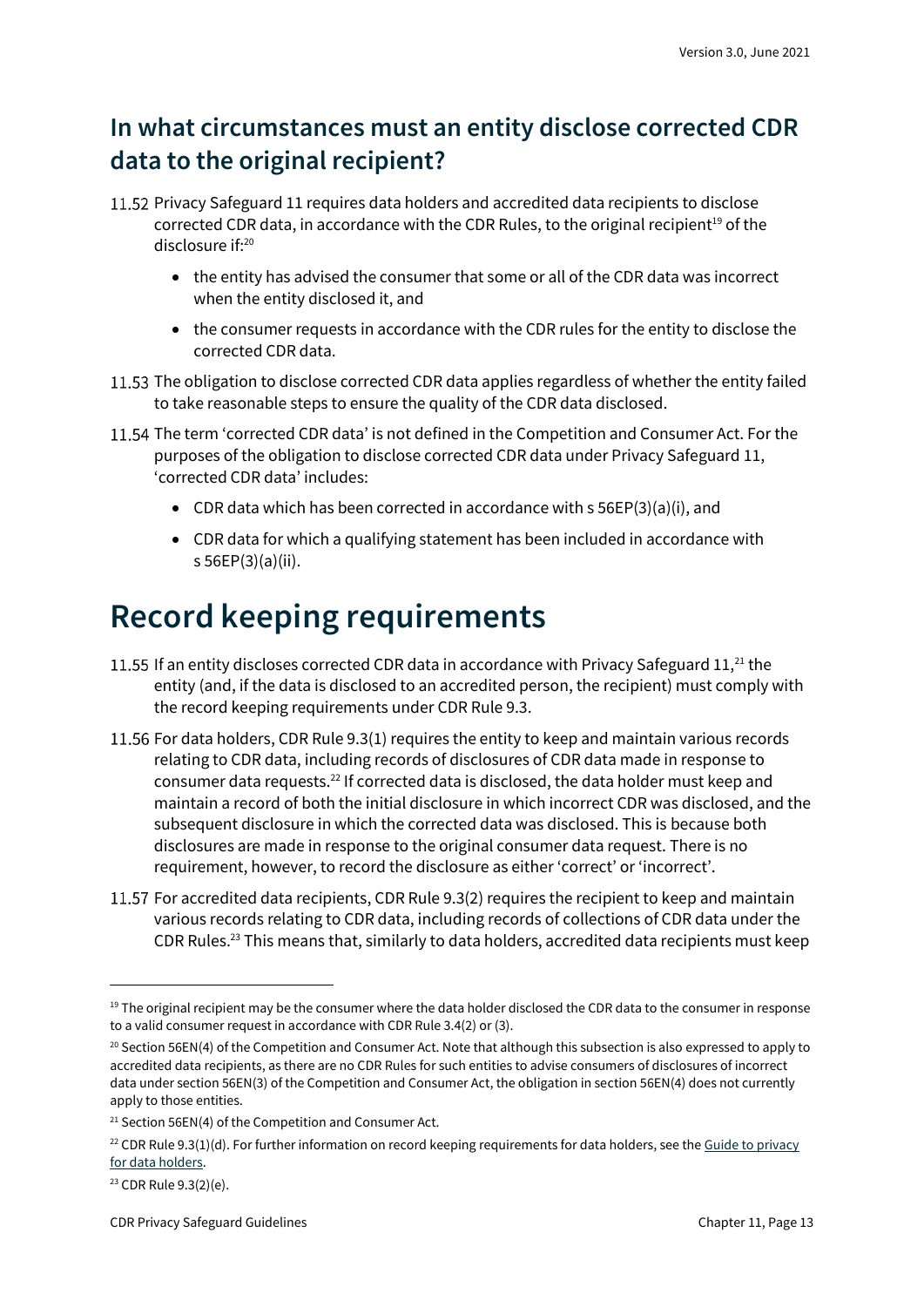and maintain a record of both the initial collection of the incorrect CDR data and the subsequent collection of the corrected CDR data, in circumstances where corrected CDR data is disclosed under s 56EN(4).

### <span id="page-13-0"></span>**How does Privacy Safeguard 11 interact with the other privacy safeguards?**

### <span id="page-13-1"></span>**Privacy Safeguard 5**

- 11.58 Privacy Safeguard 5 requires an accredited data recipient to notify a consumer of the collection of their CDR data by updating the consumer's dashboard.
- 11.59 Where an accredited data recipient has collected CDR data, and then collects corrected data after the data holder complies with the consumer's requests to correct and disclose corrected data under Privacy Safeguards 11 and 13, the accredited data recipient must notify that consumer under Privacy Safeguard 5 in respect of both collections.

#### <span id="page-13-2"></span>**Privacy Safeguard 10**

- 11.60 Privacy Safeguard 10 requires data holders to notify a consumer of the disclosure of their CDR data by updating the consumer's dashboard.
- Where a data holder has disclosed CDR data, and then discloses corrected data as the result of the consumer's request to correct and disclose corrected data under Privacy Safeguards 11 and 13, the data holder must notify that consumer under Privacy Safeguard 10 in respect of both disclosures.

#### **Example**

McCarthy Bank Ltd, a data holder, discloses Satoko's CDR data to accredited person, Watson and Co, in response to a consumer data request made on Satoko's behalf.

McCarthy Bank updates Satoko's consumer dashboard under Privacy Safeguard 10 and CDR Rule 7.9, and Watson and Co updates Satoko's consumer dashboard under Privacy Safeguard 5 and CDR Rule 7.4.

However, Satoko realises that the CDR data disclosed by McCarthy Bank is not accurate, and asks McCarthy Bank to disclose the correct data to Watson and Co.

McCarthy Bank corrects the CDR data in accordance with Privacy Safeguard 13 and CDR Rule 7.15. McCarthy Bank also takes reasonable steps to correct their own data holdings per Privacy Safeguard 11, as they are made aware of inaccuracies through Satoko's disclosure request.

McCarthy Bank then complies with Satoko's request to disclose corrected CDR data. Both Watson and Co and McCarthy Bank update Satoko's consumer dashboards accordingly.